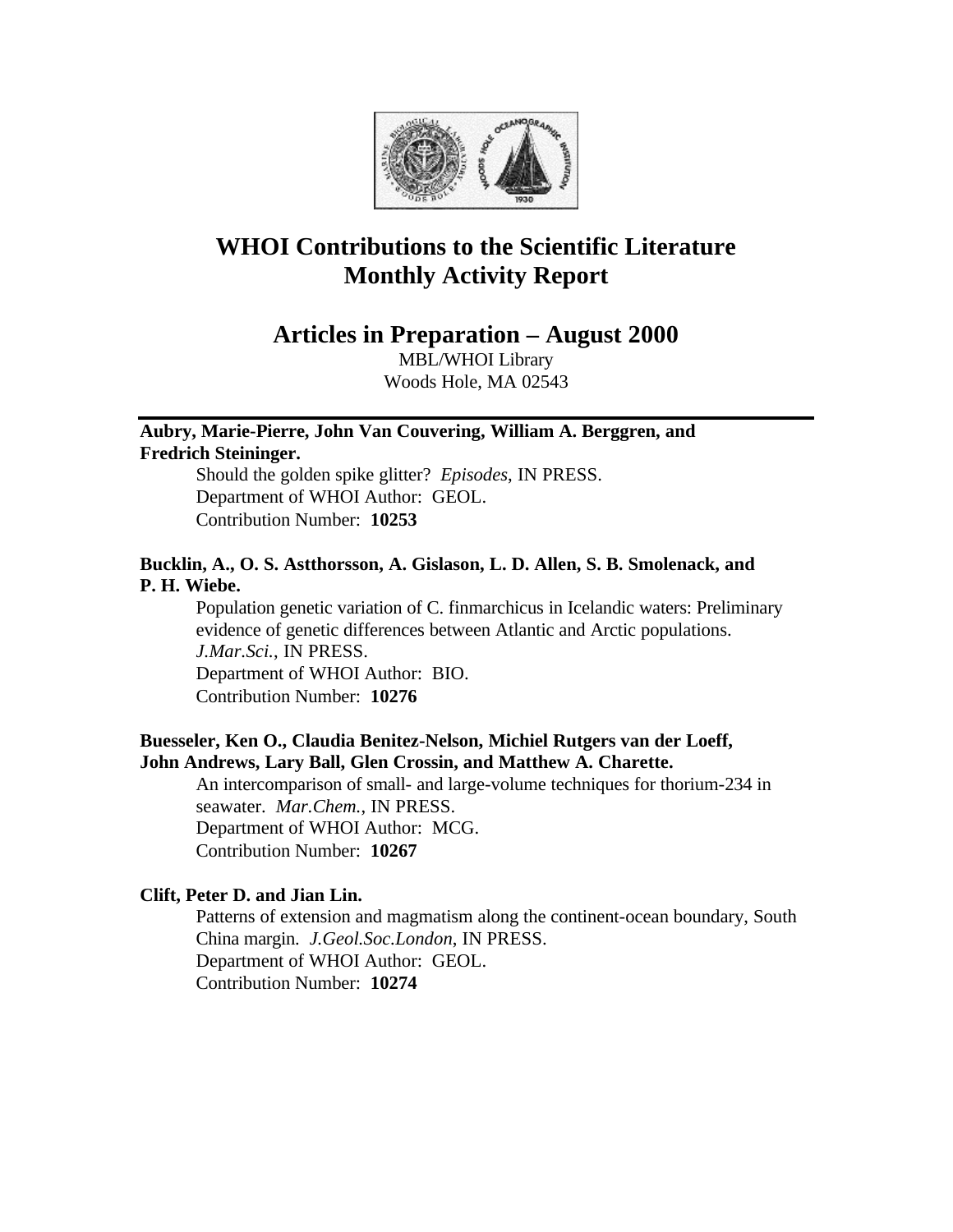# **Cochran, J. K., K. O. Buesseler, M. P. Bacon, H. W. Wang, D. J. Hirschberg,**

**L. Ball, J. Andrews, G. Crossin, and A. Fleer.** Short-lived thorium isotopes  $(^{234}Th, ^{228}Th)$  as indicators of POC export and particle cycling in the Ross Sea, Southern Ocean. *Deep-Sea Res.II*, IN PRESS. Department of WHOI Author: MCG. Contribution Number: **10252**

# **Curry, Ruth G. and Michael S. McCartney.**

Ocean gyre circulation changes associated with the North Atlantic oscillation. *J.Phys.Oceanogr.*, IN PRESS. Department of WHOI Author: PO. Contribution Number: **10260**

### **Feddersen, Falk, E. L Gallagher, Steve Elgar, and R. T. Guza.**

The drag coefficieint in the nearshore. *J.Geophys.Res.*, IN PRESS. Department of WHOI Author: AOPE. Contribution Number: **10286**

### **Flierl, Glenn and Dennis J. McGillicuddy, Jr.**

Mesoscale and sub-mesoscale physical-biological interactions. In: *The Sea*, IN PRESS. Department of WHOI Author: AOPE. Contribution Number: **10281**

# **Foote, Kenneth G.**

Pilot census of marine life in the Gulf of Maine: Accepting the tools of technology in management practice. *Mar.Pol.Rev.*, IN PRESS. Department of WHOI Author: AOPE. Contribution Number: **10273**

### **Foote, Kenneth G.**

Acoustic scattering by marine organisms. In: *Encyclopedia of Ocean Sciences*, IN PRESS. Department of WHOI Author: AOPE. Contribution Number: **10272**

# **Garcon, Veronique C., Andreas Oschilies, Scott C. Doney, Dennis McGillicuddy, and Joanna Waniek.**

The role of mesoscale variability on plankton dynamics in the North Atlantic. *Deep-Sea Res.II*, IN PRESS. Department of WHOI Author: AOPE. Contribution Number: **10263**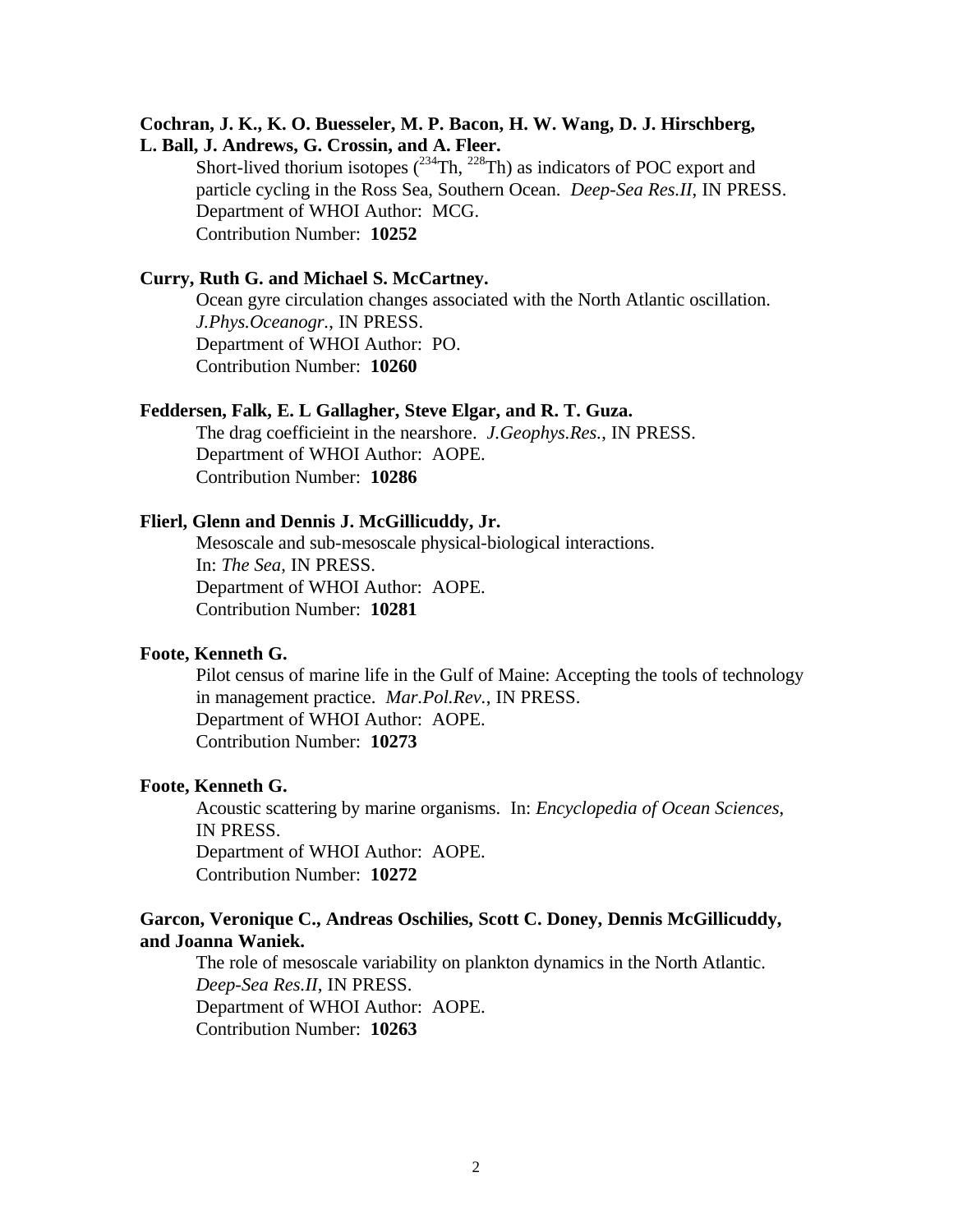### **Gast, Rebecca J.**

The development of a reverse dot-blot method for the detection and identification of Acanthamoeba ribotypes. *J.Eukaryot.Microbiol.*, IN PRESS. Department of WHOI Author: BIO. Contribution Number: **10261**

### **Geyer, W. Rockwell, Jonathan D. Woodruff, and Peter Traykovski.**

The sediment transport and trapping in the Hudson River. *Estuaries*, IN PRESS. Department of WHOI Author: AOPE. Contribution Number: **10285**

### **Gobat, Jason I. and Mark A. Grosenbaugh.**

A simple model for dynamic tension in catenary moorings. *Appl.Ocean Res.*, IN PRESS. Department of WHOI Author: AOPE. Contribution Number: **10277**

### **Hannigan, Robyn E. and Edward R. Sholkovitz.**

The development of middle rare earth element enrichments in freshwaters: Weathering of phosphate minerals. *Chem.Geol.*, IN PRESS. Department of WHOI Author: MCG. Contribution Number: **10247**

# **Hinrichs, Kai-Uwe, Roger E. Summons, Victoria Orphan, Sean P. Sylva, and John M. Hayes.**

Molecular and isotopic analysis of anaerobic methane-oxidizing communities in marine sediments. *Org.Geochem.*, IN PRESS. Department of WHOI Author: GEOL. Contribution Number: **10256**

### **Huang, Rui Xin.**

Interior communicaiton and the structure of the thermocline in Subtropical and Tropical Oceans. *J.Phys.Oceanogr.*, IN PRESS. Department of WHOI Author: PO. Contribution Number: **10262**

### **Humphris, Susan E. and Johnson R. Cann.**

Constraints on the energy and chemical balances of the modern TAG and ancient Cyprus seafloor sulfide deposits. *J.Geophys.Res.*, IN PRESS. Department of WHOI Author: GEOL. Contribution Number: **10257**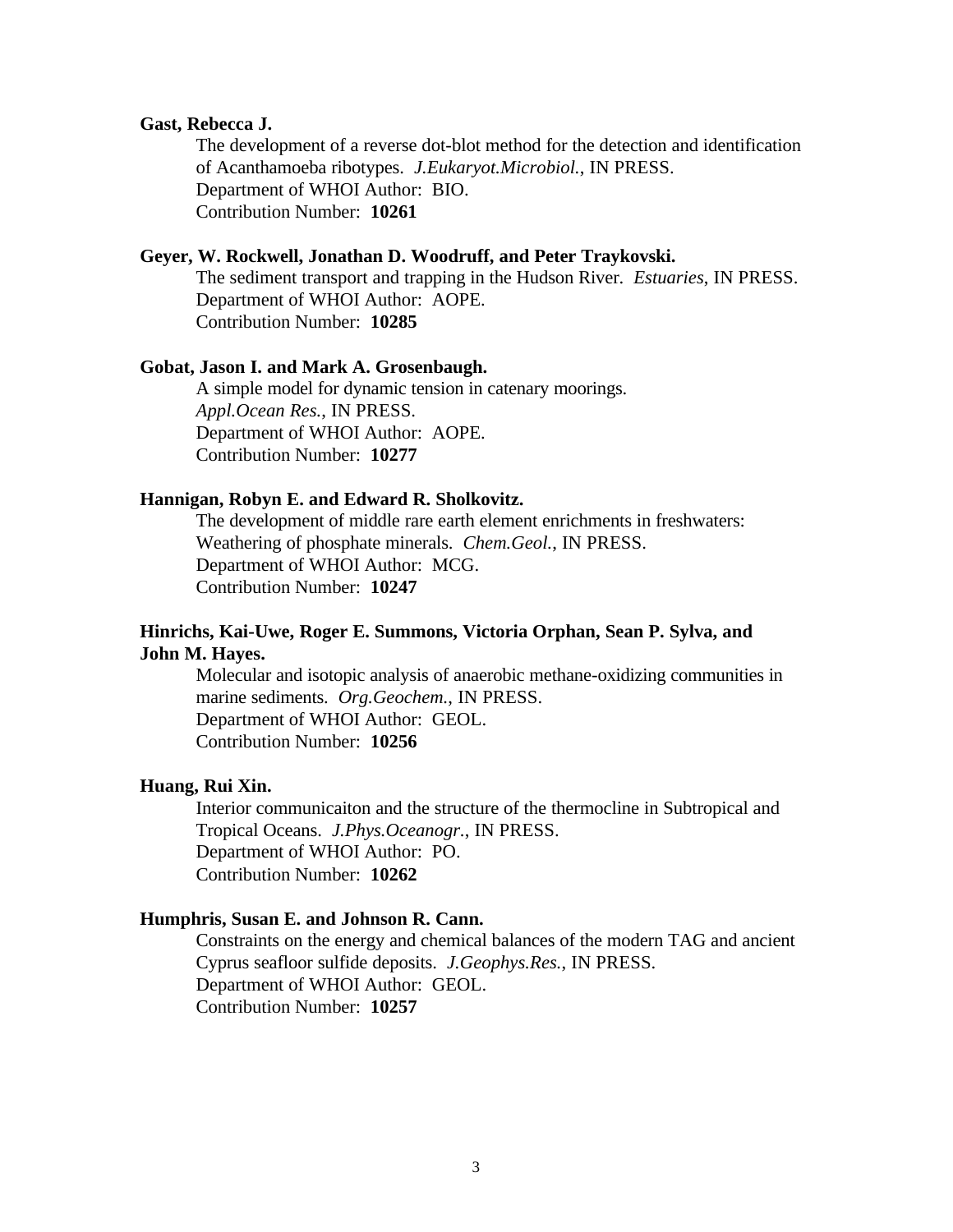### **Johnsen, Sonke and Edith A. Widder.**

Ultraviolet absorption in transparent zooplankton and its implications for depth distribution and visual predation. *Mar.Biol.*, IN PRESS. Department of WHOI Author: BIO. Contribution Number: **10251**

# **Jones, Alan G., Ian J. Ferguson, Alan D. Chave, Rob L. Evans, and**

# **Gary W. McNeice.**

The electric lithosphere of the Slave craton. *Science*, IN PRESS. Department of WHOI Author: AOPE. Contribution Number: **10279**

### **Kaplan, Ilene M. and Hauke L. Kite-Powell.**

Safety at sea and fisheries management: Fishermen's attitudes and the need for comanagement. *Mar.Pol.*, IN PRESS. Department of WHOI Author: MPC. Contribution Number: **10287**

# **Kreutz, K. J., V. B. Aizen, L. D. Cecil, and C. P. Wake.**

Oxygen isotopic and soluble ionic composition of precipitation recorded in a shallow form core, Inidcheck Glacier (Central Tien Shan). *Tellus B*, IN PRESS. Department of WHOI Author: MCG. Contribution Number: **10269**

### **Kreutz, Karl J. and Edward R. Sholkovitz.**

Major element, rare earth element, and sulfur isotopic composition of a highelevation firn core: Sources and transport of mineral dust in central Asia. *Geochem.Geophys.Geosys.*, IN PRESS. Department of WHOI Author: MCG. Contribution Number: **10244**

# **Legg, Sonya and James C. McWilliams.**

A note of sampling characteristics from isobaric floats in a convective eddy field. *J.Phys.Oceanogr.*, IN PRESS. Department of WHOI Author: PO. Contribution Number: **10248**

# **Lonsdale, D. J., David A. Caron, Mark R. Dennett, and Rebecca Shaffner.**

Predation of *Oithona* spp. On protozooplankton in the Ross Sea, Antarctica. *Deep-Sea Res.*, IN PRESS. Department of WHOI Author: BIO. Contribution Number: **10258**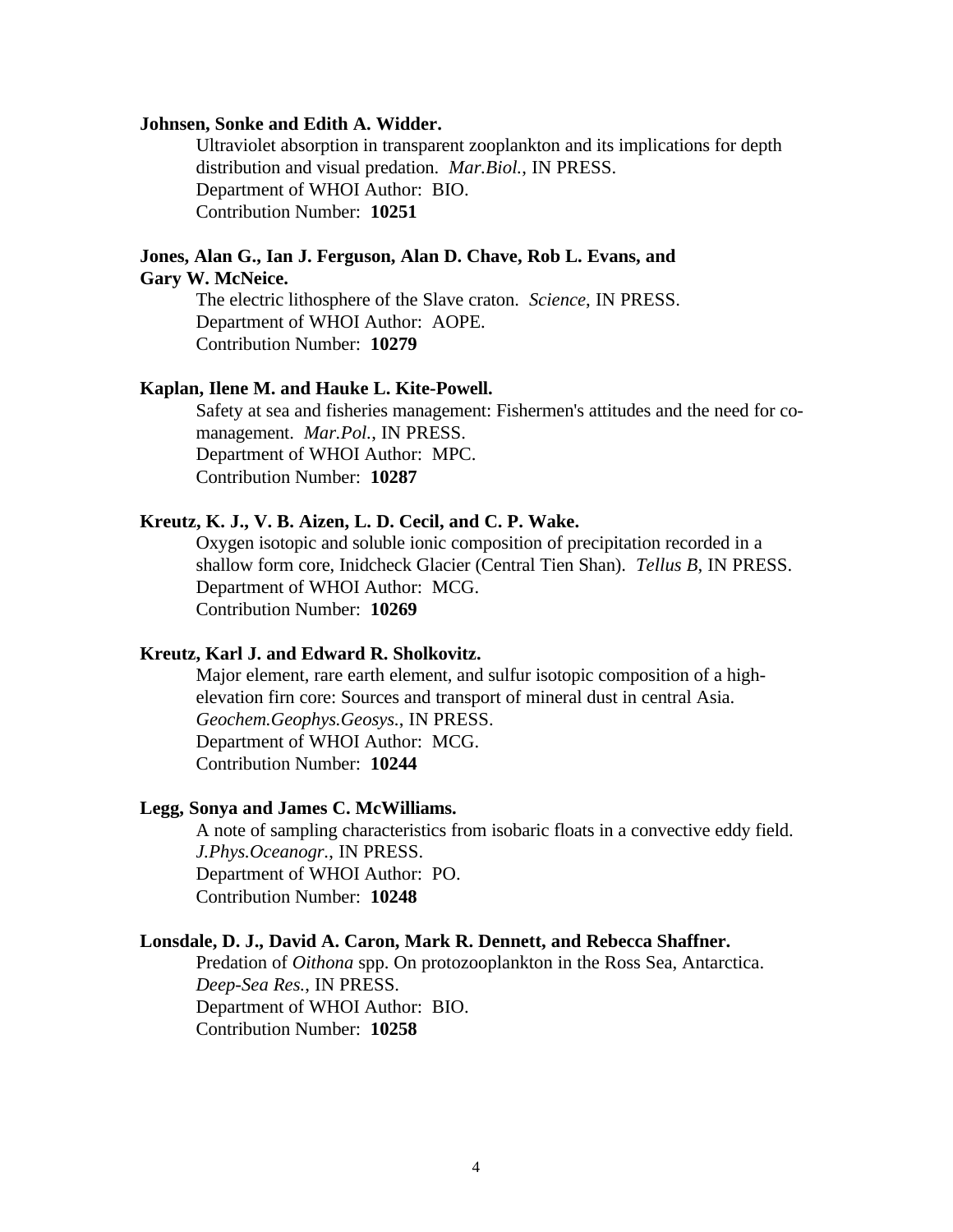### **Lynch, Daniel R. and Dennis J. McGillicuddy, Jr.**

Objective analysis for coastal regimes. *Cont.Shelf Res.*, IN PRESS. Department of WHOI Author: AOPE. Contribution Number: **10264**

**Lynch, Daniel R., Christopher E. Naimie, Justin T. Ip, Craig V. Lewis, Francisco E. Werner, Richard Luettich, Brian O. Blanton, John Quinlan, Dennis J. McGillicuddy, Jr., James R. Ledwell, James Churchill, Valery Kosnyrev, Cabell S. Davis, Scott M. Gallager, Carin J. Ashjian, R. Gregory Lough, James Manning, Charles N. Flagg, Charles G. Hannah, and Robert C. Groman** Real-time data assimilative modeling on Georges Bank. *Oceanography*, IN PRESS. Department of WHOI Author: AOPE and PO. Contribution Number: **10282**

# **Martin, Candace E., Berhard Peucker-Ehrenbrink, Gregg J. Brunskill, and Ron Szymczak.**

Sources and sinks of unradiogenic osmium runoff from Papua, New Guinea. *Earth Planet.Sci.Lett.*, IN PRESS. Department of WHOI Author: MCG. Contribution Number: **10268**

# **McCollom, Thomas M., Jeffrey S. Seewald, and Bernd R. T. Simoneit.**

Reactivity of monocyclic aromatic compounds under hydrothermal conditions. *Geochim.Cosmochim.Acta*, IN PRESS. Department of WHOI Author: MCG. Contribution Number: **10270**

# **McGillicuddy, Dennis J., Jr. and Valery K. Kosnyrev.**

Dynamical interpolation of mesoscale flows in the TOPEX/Poseidon diamond surrounding the U. S. JGOFS Bermuda Atlantic time-series site. *J.Geophys.Res.- Oceans*, IN PRESS. Department of WHOI Author: AOPE. Contribution Number: **10266**

# **McGillicuddy, Dennis J., Jr.**

Models of small-scale patchiness. In: *Encyclopedia of Ocean Sciences*, IN PRESS. Department of WHOI Author: AOPE. Contribution Number: **10265**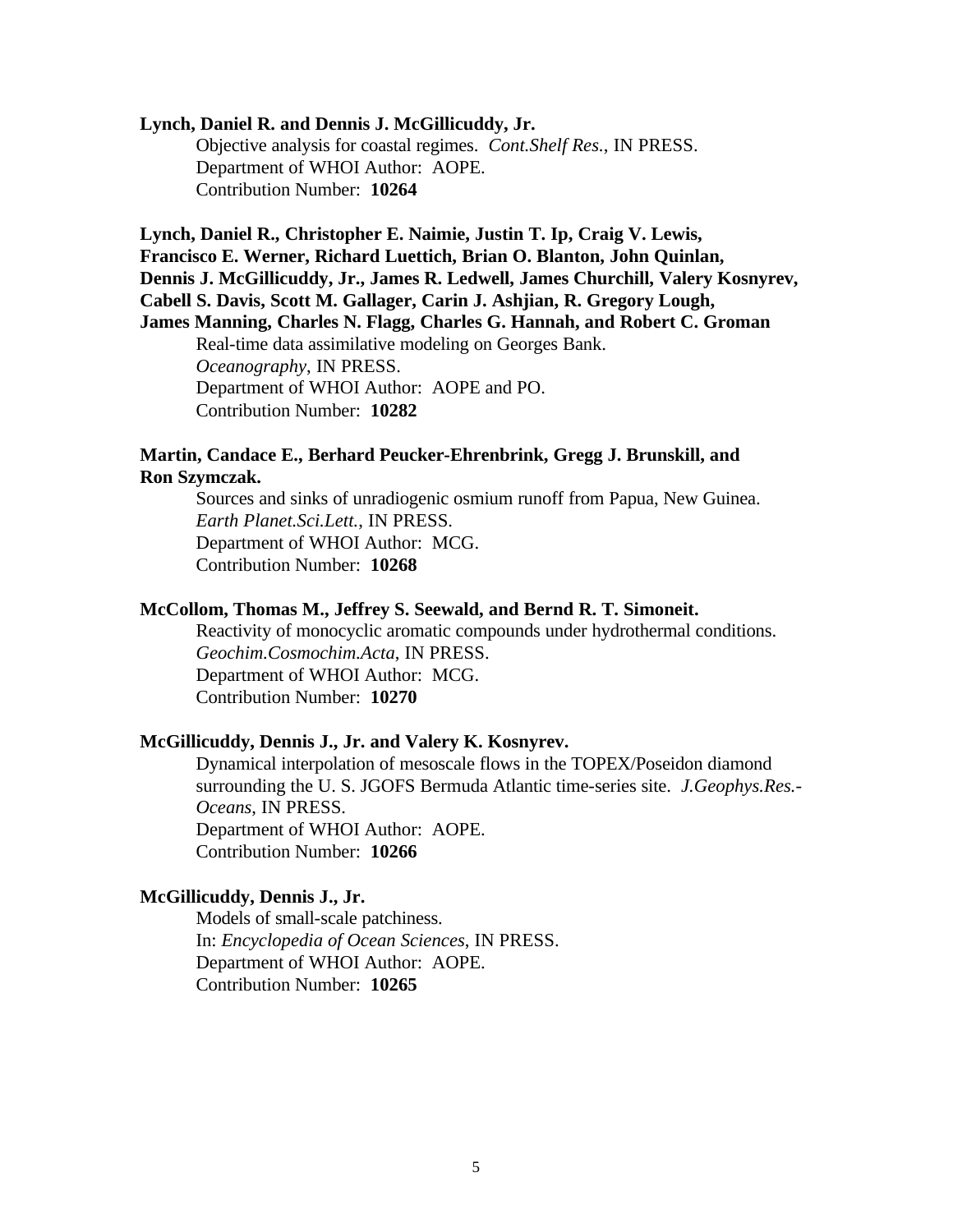#### **Moore, Laura and Andrew Solow.**

Evidence of increasing landfall intensity of U. S. hurricanes, 1901-1998. *J.Climate*, IN PRESS. Department of WHOI Author: MPC. GEOL. Contribution Number: **10255**

# **Morris, Michele Y., Melinda M. Hall, Louis C. St. Laurent, and Nelson G. Hogg.**

Abyssal mixing in the Brazil Basin. *J.Phys.Oceanogr.*, IN PRESS. Department of WHOI Author: PO. Contribution Number: **10284**

# **Pearson, A., T. I. Eglinton, and A. P. McNichol.**

An organic tracer for surface ocean radiocarbons. *Paleoceanography*, IN PRESS. Department of WHOI Author: MCG. Contribution Number: **10246**

# **Pearson, A. and T. I. Eglinton.**

The origin of *n*-alkanes in Santa Monica Basin sediment: A model based on compound-specific  $\ddot{A}^{14}C$  and  $\ddot{a}^{13}C$  data. *Org.Geochem.*, IN PRESS. Department of WHOI Author: MCG. Contribution Number: **10245**

### **Pickart, Roberts S., Daniel J. Torres, and R. Allyn Clark.**

Hydrography of the Labrador Sea during active convection. *J.Phys.Oceanogr.*, IN PRESS. Department of WHOI Author: PO. Contribution Number: **10249**

### **Sell, Anne F., Donna van Keuren, and Laurence P. Madin.**

Predation of omnivorous copepods on early developmental stages of *Calanus finmarchicus* and *Pseudocalanus*. *Limnol.Oceanogr.*, IN PRESS. Department of WHOI Author: BIO. Contribution Number: **10259**

### **Singh, Hanumant, Jonathan Howland, and Oscar Pizarro.**

Large area photomosaicking underwater. *IEEE J.Ocean.Eng.*, IN PRESS. Department of WHOI Author: AOPE. Contribution Number: **10288**

### **Trowbridge, John and Steve Elgar.**

Turbulence measurements in the surfzone. *J.Phys.Oceanogr.*, IN PRESS. Department of WHOI Author: AOPE. Contribution Number: **10275**